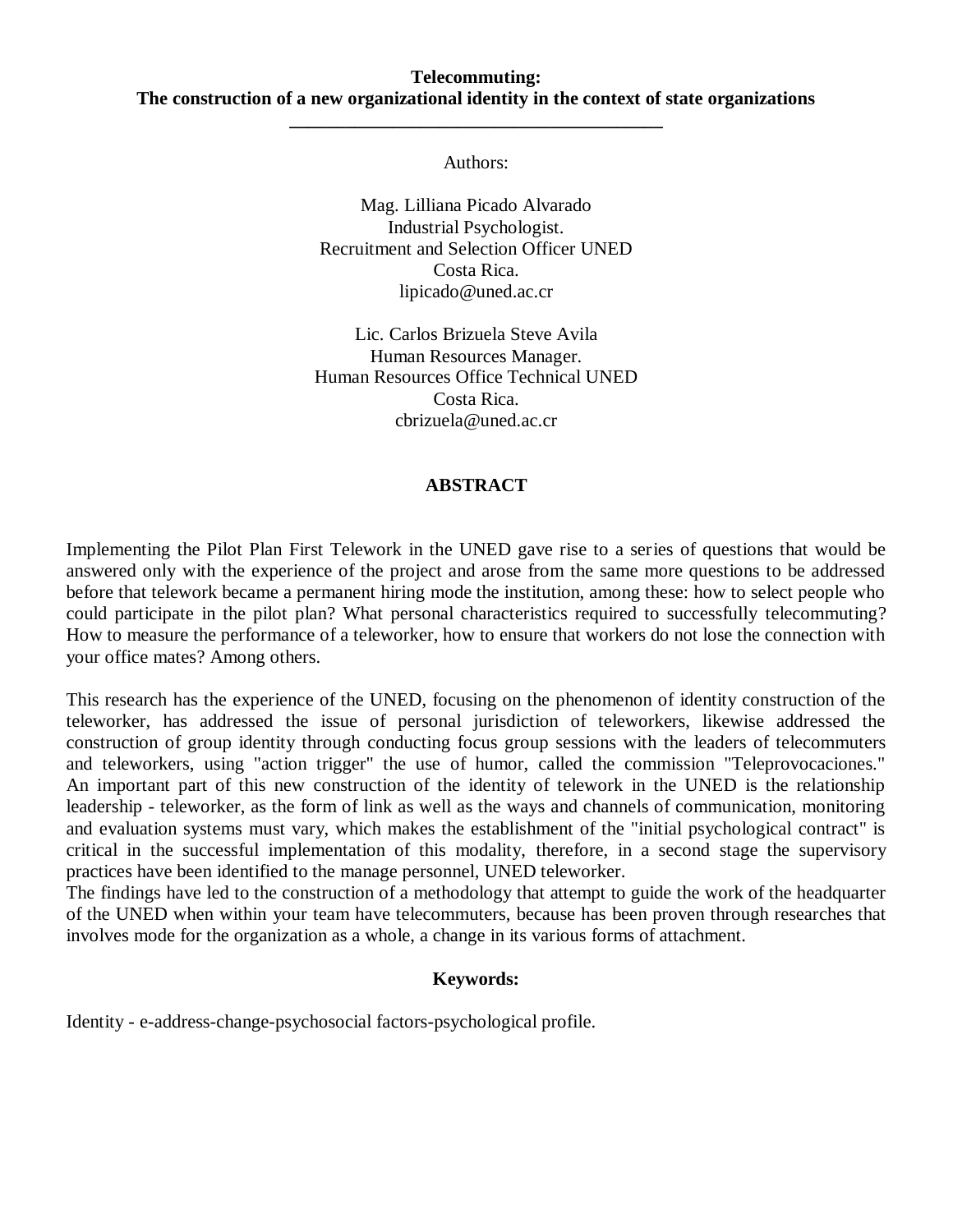## **1. INTRODUCTION:**

Telework as a mode of service delivery provides the place for a moment of reflection, rethinking and why not, the opportunity to reinvent themselves as individuals and organizations. This because the construction of identity is not simply the search for an answer to the question "Who am I? Who are we in a global society? Who are called to be in a virtual society?

If the knowledge society to which we belong has wagered that the most valuable resource possessed by the organizations, it is precisely, their talent is necessary then to redefine the face of teleworking, because before we talk about indicators of productivity, economy, savings that will undoubtedly result and demonstrated the implementation of this type of work, you need to talk about the people.

We started then on several assumptions:

a) Telecommuting as a mode of service delivery involves a new way of being in the world.

b) This new way of being in the world involves a rethinking of the organizations, especially those of a state, whose structures tend to be rigid and highly bureaucratic.

c) Also implies a change for those who have opted to move from a classroom to offer their services online, which strikes people as well as their immediate environment (psychosocial factors).

d) Telecommuting requires a skill set not only technical but personal to deal with it successfully, and which contains not only the knowledge, know to do, know to be, but also know to transfer.

e) The forms of employment of teleworkers change, especially those related to relationships with peers and relationship leadership - teleworker, which reverses a new sort of subculture.

f) Telecommuting requires new forms of e-management, setting parameters of productivity (performance) and new forms of assessment of human talent.

## **2. DEFINITION OF INDICATORS IN HUMAN TALENT CONCERNING TO THE FIRST PILOT PLAN PROJECT OF TELEWORK IN THE UNED.**

Under the pilot plan in the UNED Telecommuting, with the purpose of measuring the impact that the change in the type of work could take in teleworkers as individuals, it was identified a number of indicators related to the "quality of life" which allow a comparison between before and after implementation.

This with the purpose of discard or confirm the mentioned hypothesis that telework means an improvement in the quality of life.

The quality of life indicators proposed were:

### **2.1. Personal satisfaction with the experience:**

2.1.1. *Enabling environment*: assessment of the teleworker's family, support from partners, support of the chiefs.

2.1.2.*Impact in working life*: Integration with the team, individual performance, level of coordination UNED-work site, frequency and quality of communication, improving interpersonal relationships with peers, improving work relations with the leadership, increased or decreased job responsibilities. 2.1.3. *Integrating social live-work*: leisure-work balance, increased or decreased social contacts, increase or decrease in free time to resolve personal issues, managing interruptions, distractions and temptations of the family environment, increase or decrease of domestic responsibilities.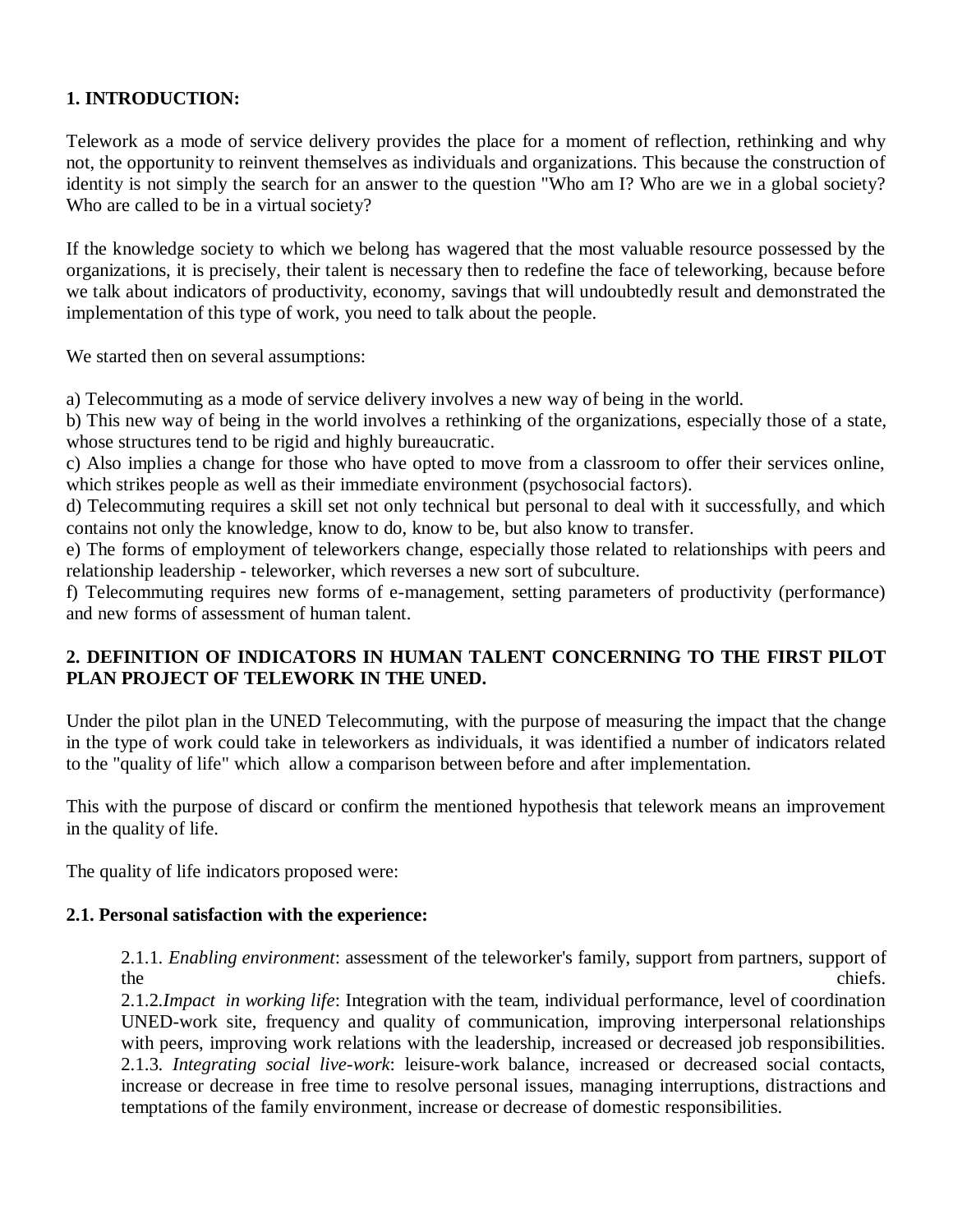#### **2.2. Degree of overlap between the previous expectations and evaluation of the experience (of expectations).**

## **2.3. Degree of commitment with the project.**

# **3. PERSONAL PROFILE DEFINITION of telework in UNED**

Recruitment in the form of telework requires paying special attention to variables related to self-management of human talent, combined with those required for the workplace specifically.

For purposes of the first phase of the telework pilot plan in the UNED the applied filters for the selection of teleworkers, since there was not a Teleworker profile were: the provision of the teleworker to participate in the project approval by of the immediate leadership and the provision of minimum material resources required performing the job from home.

Within this context, the psychological assessment was conducted with two main purposes:

- Identify personality factors that might be contraindicated for the performance of the functions of the teleworker or involve a risk to their psychological and emotional wellbeing.
- Establish a "baseline" group of teleworkers who allowed once the first phase of the plan, to establish  $\bullet$ correlations between the "input profile" and the results obtained in terms of goal achievement, personal satisfaction and contribution to improving the quality of life of teleworkers in the UNED.

## **3.1. Methodology:**

To establish the criteria to be assessed by psychological testing was performed detailed literature review of telework experiences made in other latitudes, extracting those matching variables between studies and were positively correlated with successful performance and increased quality of life. It was proposed three main dimensions of analysis: variables related to the proactive attitude, emotion-related variables and variables related to openness to change.

Within each dimension proceeded to identify psychological variables that give sustenance to construct, obtaining the following description of psychological variables associated with successful performance of teleworkers:

- Proactive: energy, dynamism, tenacity, thoroughness, perseverance, efficiency, independence, cognitive  $\bullet$ control, integrity, honesty.
- Affective: Emotional stability, control of emotions, control impulse, and self-confidence.
- Acceptance to change: open-mindedness, acceptance to experience, anxiety.

# **3.2. Results:**

In order to deliver the results that emerged from psychometric assessments are necessary to realize the description of the group of officials who participated in the first phase of the pilot plan.

*3.2.1. Description of the population*: The group for the pilot plan consisted of 16 people, 9 men and 7 women. Their ages are in the range of 29 to 52 years.

Regarding to the area in which performance presents the following distribution: 38% correspond to the administrative sector, 43% to academia and the remaining 19% to support the academy.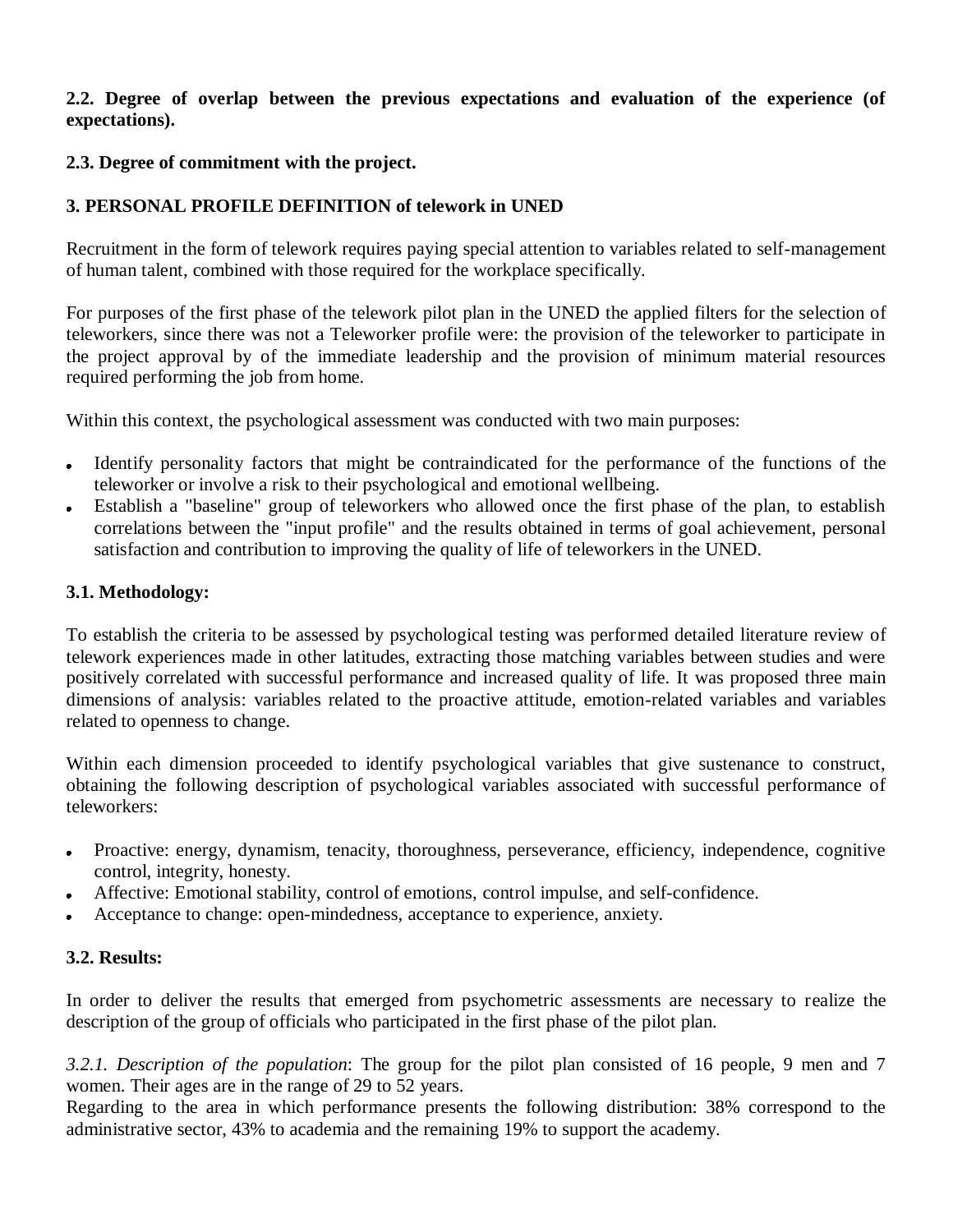According to the information contained in Figure 1, the pilot plan sat in a balanced way (43% and 38%) as administrative officials and academics.

# *3.2.2. Analysis of results:*

| <b>Attitude</b><br><b>Features</b> | <b>Characteristics in higher level</b><br>proactive<br>(Scores of 8 or more)                                    | <b>Characteristics in lower level</b><br>(Below average).                                                                                                                                                                    |
|------------------------------------|-----------------------------------------------------------------------------------------------------------------|------------------------------------------------------------------------------------------------------------------------------------------------------------------------------------------------------------------------------|
| <b>Academic</b>                    | academic<br>Those<br>cognitive<br>variables,<br>control<br>integrity                                            | In the variables associated with energy<br>efficiency-related and tenacity. It is also noted an inverse<br>and relationship between them and the age of<br>people tested, ie the older lower level of<br>the measured trait. |
| <b>Teaching</b>                    | conscientiousness<br>Tenacity,                                                                                  | and Energy, dynamism and independence.                                                                                                                                                                                       |
| <b>Support</b>                     | perseverance.                                                                                                   |                                                                                                                                                                                                                              |
| <b>Administrative</b>              | High scores on the variables most<br>associated with pro-activity, especially<br>in the group for the computer. | Independence.                                                                                                                                                                                                                |

| <b>Affective</b>        | <b>Characteristics in higher level</b><br>(Scores of 8 or more)                                                                                                                                                                        | <b>Characteristics in lower level</b><br>(Below average).                              |
|-------------------------|----------------------------------------------------------------------------------------------------------------------------------------------------------------------------------------------------------------------------------------|----------------------------------------------------------------------------------------|
| <b>Academics</b>        | Academic Emotional stability.<br>Control of emotions.                                                                                                                                                                                  | Impulse control.                                                                       |
| <b>Teaching Support</b> | Teaching support are large differences between the groups, while all have a<br>high level of emotional stability, 50% scored high on other variables, while<br>the remaining 50% scored below average in impulse control and emotions. |                                                                                        |
| <b>Administrative</b>   | scored higher on the variables impulse control<br>corresponding to this dimension.                                                                                                                                                     | Administrative 75% of those tested 25% of the assessed reflect poor<br>emotion.<br>and |

| <b>Acceptance to</b><br>change | <b>Features</b><br>at a higher level<br>(Scores of 8 or more)                                               | <b>Features</b><br>in lower level<br>(Below average).                                                                          |
|--------------------------------|-------------------------------------------------------------------------------------------------------------|--------------------------------------------------------------------------------------------------------------------------------|
| <b>Academic</b>                | All evaluated have a high level of<br>personal characteristics associated<br>with<br>acceptation to change. |                                                                                                                                |
| <b>Teaching Support</b>        | Most of those tested had high levels<br>in the pattern corresponding to this<br>dimension.                  |                                                                                                                                |
| <b>Administrative</b>          | Good level to manage anxiety in<br>unfamiliar situations.                                                   | In the case of the computer have a<br>reserved level (close to the average)<br>with respect to openness to new<br>experiences. |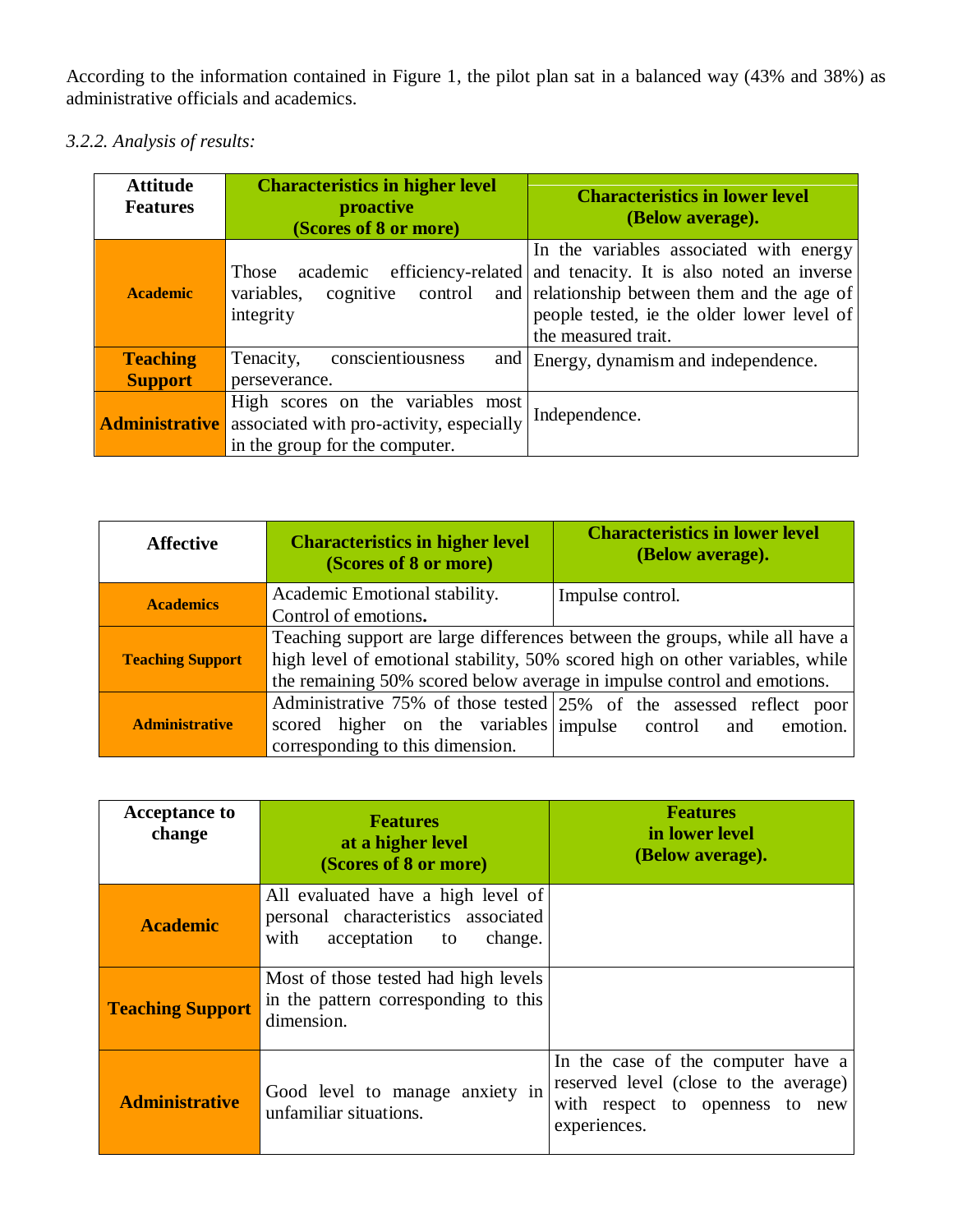From the above results could argue that those who participated in the pilot plan approach the ideal profile for the teleworker.

It could hypothesize that the coincidence between the theoretical profiles of the evaluated is related to two specific situations:

- The voluntary nature of participation in the project, since recruitment for a project of this type is evidence of acceptance to change, willingness to new experiences, and the quest for innovation.
- The area of specialization for teleworkers that most are focused on areas of knowledge innovation, planning and extent of specific goals, such as computer science, planning, project evaluation and management, so would be facing the confluence of three factors: personal characteristics  $+$  career  $+$ choice processes.

### **4. PSYCHOSOCIAL FACTORS ASSOCIATED WITH THE SUCCESS OF TELEWORK.**

Psychosocial is understood as the area of psychology that deals with the study of interpersonal relations between humans and their environment. It involves all aspects of daily life and its direct actions on the individual psyche.

Based on the above definition it could mention some basic considerations about the psychosocial implications of telework:

• **Noise:** the teleworker to be located in the private space, noise is variable and will depend on where housing is located, the number of occupants, hours of it, the uses and neighborhood and family customs. Therefore, there is a variable that controls the organization but will be in the hands of the teleworker, to some extent.

• **Distractions:** The house is a meeting place so, it is likely that if the teleworker is accompanied by other occupants during their working hours having interruptions. It becomes necessary then, setting limits and new "contracts" in the forms of family relationship. It is for the teleworker promote a family environment, a culture of telecommuting, that is, despite being physically in the house, is just doing your job. FUNDESCO raises the appearance of a "profile of residence or habitat," resulting in the ability to create a barrier between work and home life.

• **Space:** To the performance of their duties the teleworker will need a space that has certain conditions, which may involve a redistribution of certain areas of housing, meaning a loss for cohabitants or the appearance of new spatial boundaries.

• **Breaking habits:** to Teleworking takes a double break of habit: the family and employment, this change may cause uncertainty in the teleworker and the people in your immediate environment.

• **Relationship with the leadership**: As the largest of the meetings with the leadership does not happen face to face, forms of relationships vary. Maintaining a relationship that facilitates the achievement of the goals will depend on both the teleworker and the person holding the e-direction.

• **Social isolation:** the organization provides the individual with a source of labor and social relationships both at physically separated from the same people can develop a sense of isolation, in some cases could lead to affect the sense of belonging.

**4.1. Methodology used to measure the psychosocial aspects of the group of teleworkers UNED:**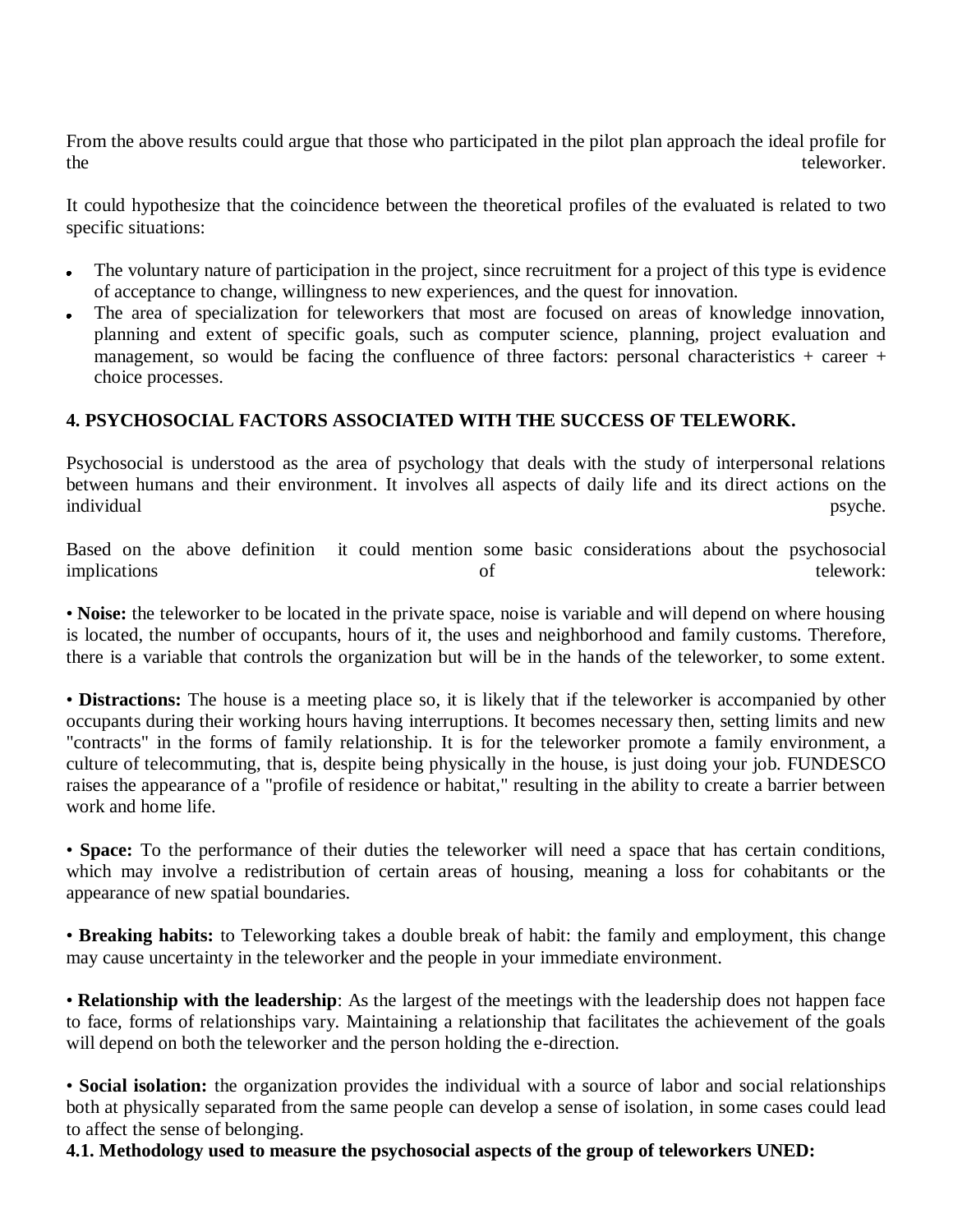For this phase we used two instruments: the performance of individual psychological interview and a visit to the family environment of the teleworker.

His application was made in response to four objectives:

- Validate the results from the application of the tests.
- Conduct an analysis of the immediate environment of assessed to identify variables that could affect your experience as a teleworker.
- Provide a space to trigger questions about how to be their new reality as a teleworker, to enable them to provide for contingencies and explore the emotions that the experience could lead them.
- The home visits were intended to provide a space for consultation which could provide counseling on factors that had been triggered by the implementation of the new form of work.

As part of the structure of the interview dealt with issues such as motivations for participating in the project, shaping the teleworker's family, describing a typical day, exploring hobbies, identify possible personality features that could facilitate and / or impede telework, quality of relations with the leadership, partners and users, exploring strategies to avoid distractions at home and view on the necessary balance between personal life and work.

## **4.2. Results:**

*4.2.1. Evaluation of the "baseline" prior to the implementation of the pilot plan:* 

- *Motivation to participate in the project*: Saving time in the movement, has the space and tools necessary to carry out their work from home, is a solution to the problem of overcrowding in the unit with which she works, is displayed as a experience that can be used for the preparation towards an early retirement, improve concentration and an opportunity to manage themselves.
- *Structure of household*: In the interviews were three basic types of family structure: people living alone,  $\bullet$ people living only with one person (spouse, parent or child (a) in adulthood and the smallest group, for people who cohabit with their partners and children, in most cases these children into adulthood. Overall there was already a previous preparation of the family to change the routine of work and acceptance of project part thereof.
- *Description of typical day*: On the constitution of the family meeting times were reduced at the time of breakfast or dinner. Most of the day, the teleworker is left alone at his residence.
- *Interests*: Major mentioned film, theater, reading and sports. Regarding the latter is rarely practical, so in  $\bullet$ teleworking is the opportunity to do more often.
- *Personality traits*: most believe have the personality characteristics necessary for teleworking, are  $\bullet$ mentioned among others: responsibility, autonomy, self-organization, order, the ability to plan, the facility to handle the tick, etc. Among those that might impede the work is displayed difficulty in following your own schedule and the ability to separate work from personal life, although the majority do not visualized difficulty.
- *Relationships*: all respondents declared to have a good relationship with your boss and coworkers, as well as users.
- Key strategies that were mentioned to avoid distractions of home, teleworkers mentioned the following: create a work discipline, setting limits in conjunction with family members regarding the time and place of work, setting priorities and targets to be met by day, see inside the schedule space cushion for the unexpected so that no delays occur in meeting the goals, when given the distractions that make up the time invested in them and present people whose priority is work on a personal life.

### *4.2.2. Evaluation results after the implementation of the pilot plan:*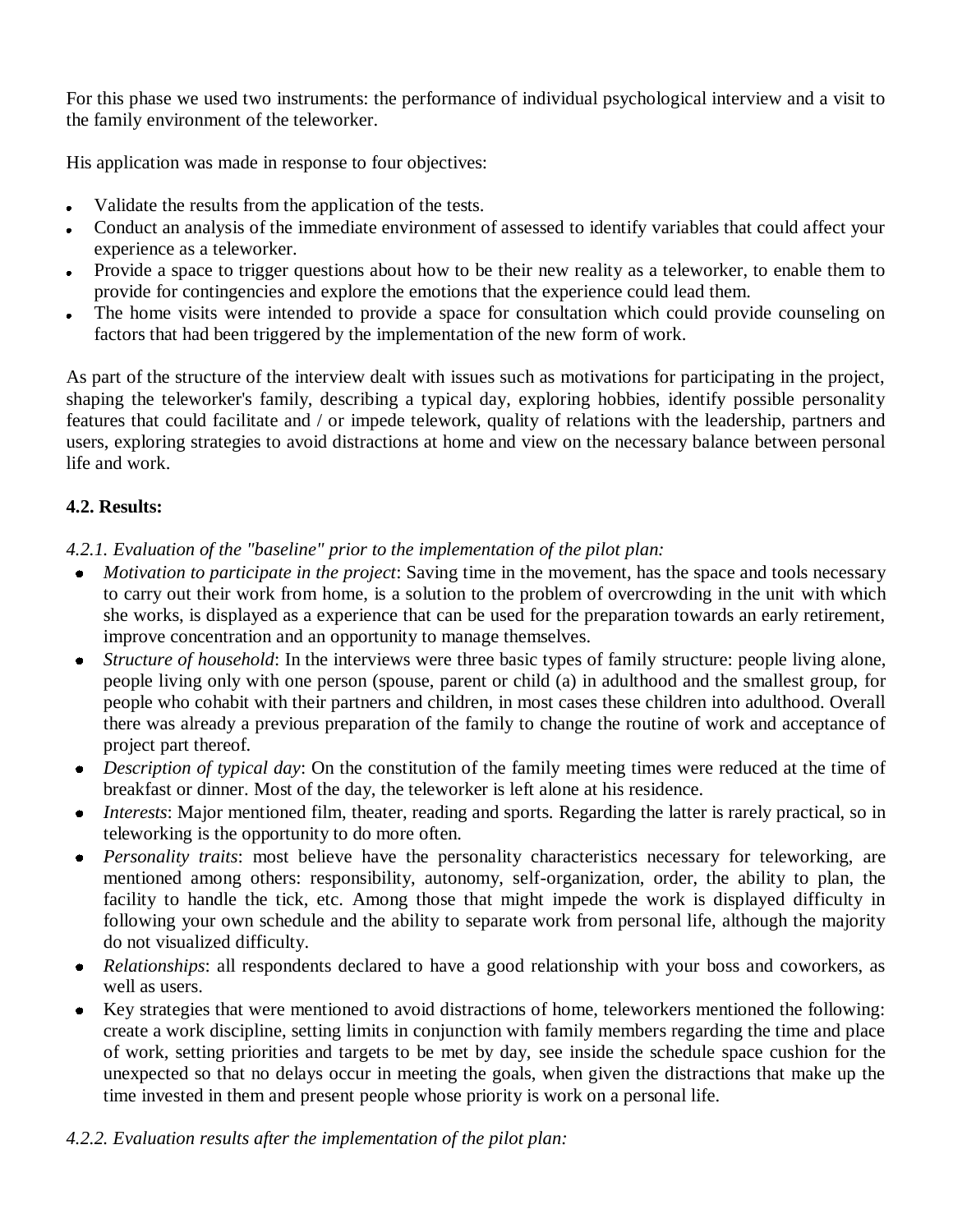• Personal satisfaction with the experience:

Enabling environment: The typical day of teleworkers are similar to what was experienced in one business day. Basically the differences are based on wake up later when they come to the UNED and do not have to travel, to make meal times more calmly and at dining room, not the workstation, as well as working sometime after 4:30 pm because during the day can go on errands or exercise routines.

Other strengths include having more time to exercise, share meal times with your family or your partner, do not feel watched, better organization of functions and time, not having to travel by bus or driving and fuel economy.

Impact on working life: In the positive aspects of telework, it make stand out being able to concentrate better on the tasks that have to do, have fewer distractions, more flexibility of time and less stress.

Most are more productive and better performance, making your job faster, besides having a larger physical space and comfortable than allocated in the UNED. For the majority of teleworkers the success is related in the acceptance to take on challenges changing, which also contributed to the short time required for adaptation to the new modality.

In the relationship with peers, some say that has not had a major change because they communicate every day and it works. For others it has improved since the communications are less than before because now they enjoy more the time when meet with the peers. Others suggest that have changed negatively because they miss do not come at all to the UNED. The alternative has been to try to find space outside the office for meetings.

The difficulty has been that about some of his colleagues believe that the days of telework do nothing and they make jokes about it. Also in that theme, do not ask for things because they think they are going to bother to be in the house. The concept of teleworking is not very clear to others.

Regarding the relationship with immediate supervisor, everyone agrees that has remained the same or better, have good communication, both by email or by telephone. The instructions are clear and that the objectives and plans were designed at the outset.

Integrating social-work: The relationship with the family has improved in most, either with their partners or children are home earlier and longer, so they can share meals and other moments of meeting, how the family assumed that the change is defined as a success by teleworkers. In the vast majority of the remaining family members working or studying, so that working hours can be maintained without interruption.

On the issue of distraction, almost unanimously raised in the house are less than in the office phones and receiving visitors. At home they are alone most, however, that if they have household members with them, limit their time so as not to distract. The time available to deal with family responsibilities has increased.

• Degree of overlap between the previous expectations and evaluation of the experience (of expectations).

On initial expectations were participants of the project, show that they have been exceeded in some cases the effectiveness of time and greater performance, comfort, tranquility and less stress. The degree of overlap between the expected and the results achieved have led to a high level of satisfaction with the project. Also rescued in this respect the role he had the motivation.

• Degree of commitment to the project.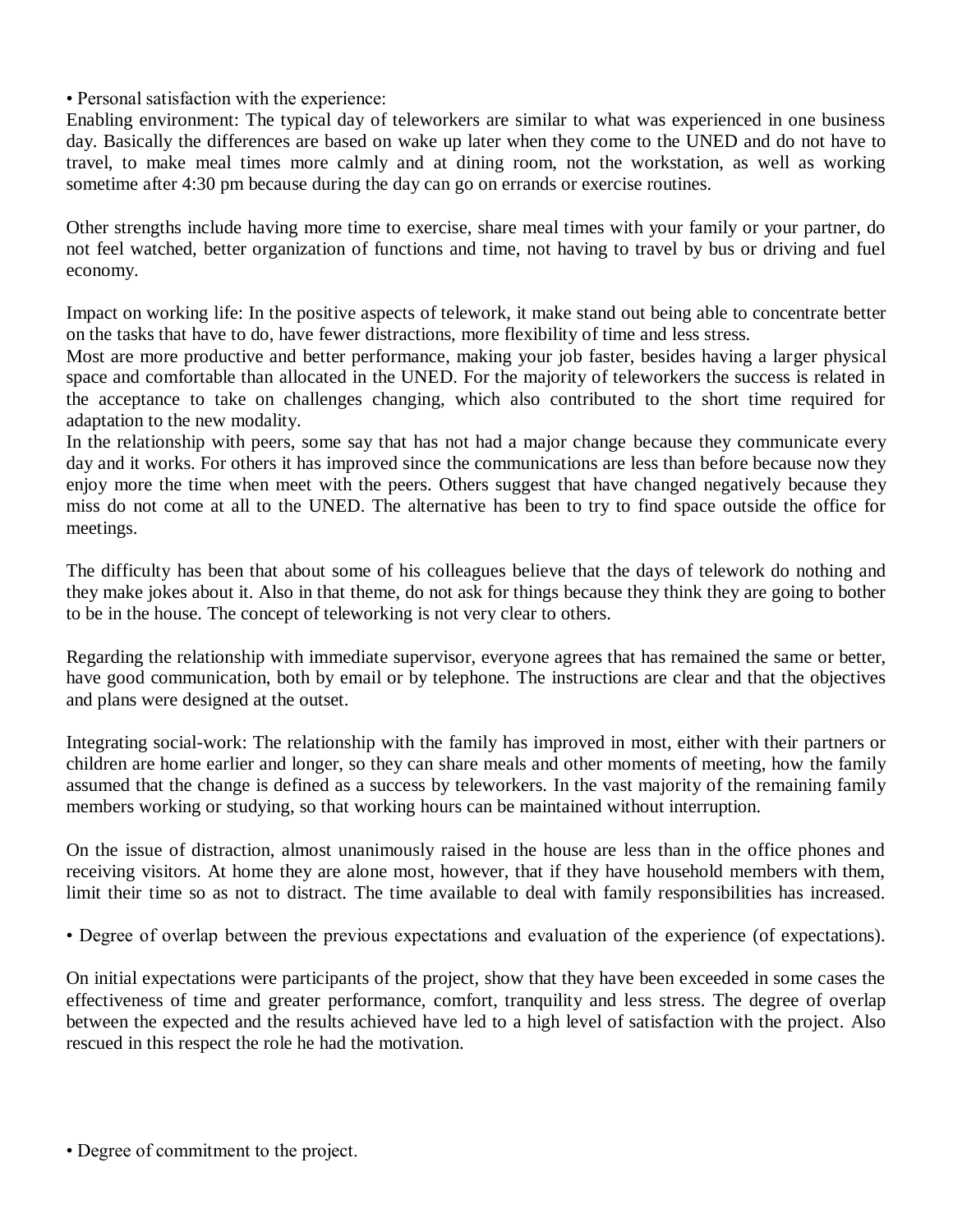Finally, participants are willing to continue working in this mode or return at another time because it seems to have more benefits than limitations, although considered important to maintain a schedule in which to come to work at the UNED not to lose contact with institution, colleagues and the wider environment.

# **5. CONSTRUCTION OF THE IDENTITY OF THE GROUP "TELEWORKERS DE LA UNED"**

For the construction of the identity of persons who would become the first group of teleworkers in the UNED several meetings were held:

# **5.1. First meeting:**

It took place in the opening session of the pilot plan scheme, where both teleworkers and leadership were trained in teleworking, where were recognized as "fellow travelers" of this first pilot plan, concerns and expectations were shared among participants.

# **5.2. Second meeting:**

This second meeting was seen as a fellowship among teleworkers, to match this playful vision was made a focus group, where it was used as a mood booster, which was called "Teleprovocaciones" The session consisted of presenting humor related to telework, to which participants in small groups shared their perceptions on the matter.

Key findings include the following:

## *5.2.1. Teleworking is not two jobs:*



• The teleworker has a higher concentration. Using the phone is not distracting.

• Work is the same one that takes place in a more relaxed, better given time.

• There is an increase and improvement in the quality of relationships with family members. Now there are more moments to share, such as lunch or dinner.

- Do not assume more roles and responsibilities for being in the house.
- There are more facilities and amenities of the physical space to work.
- Some increased their collaboration in the home.

• Comments should deal with people and neighbors, believing that the teleworker is not working. • Work in the sense of freedom and demonstrate the benefits that have telecommuters to be in this program, it is not about that if I was a free time, should go to the office to avoid any sense of fault.

# *5.2.2. Fact or Friction:*



- You feel freer, so it takes much discipline.
- There is a mixed feeling, as they consider necessary and important make reports to do not lose the credibility of how they work.

Eliminate stress, because it increases their quality of life.

- In relation to the leadership there is more self-control. Is shown to work by objectives.
- They feel a personal need to stay connected until Saturday.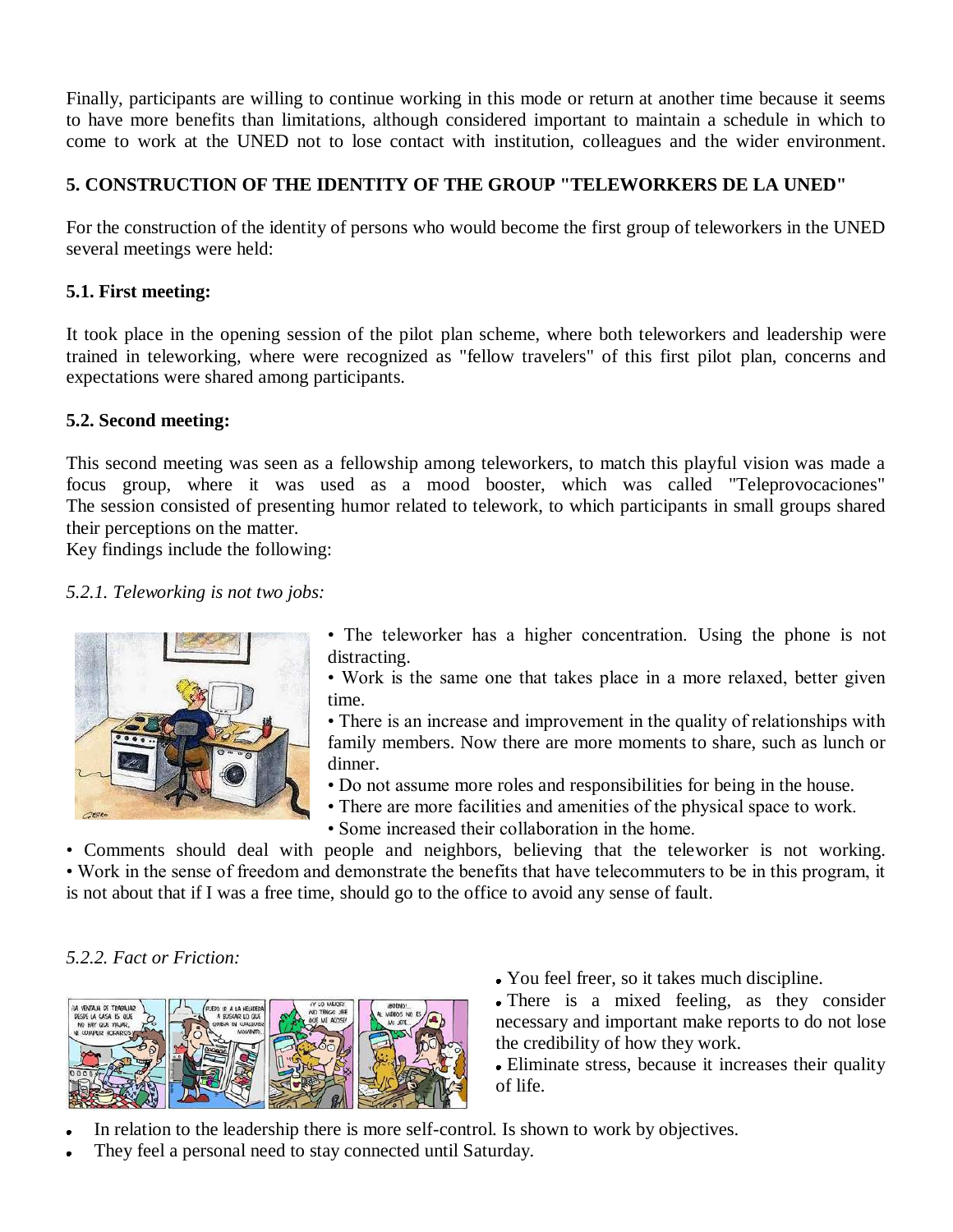- They have been able to establish contacts and friendships, as to have access to programs that are banned in the institution (such as Messenger and Skype), thus achieving socialize with their peers both office and with other friends.
- *5.2.3. Resistance to change*



*5.2.4. Latest fashion statement* 

- The communication channel changed your e-mail mainly.
	- We see the need for prior training in the use of the various options that exist in information and communication technologies.
- Expand access to policy tools free to use.
- At home they may be more comfortable.
- Spending on personal appearance is diminished.

# **6. CONSTRUCTION OF THE RELATIONSHIP MANAGER - TELEWORKERS**

For the analysis of the construction of the boss-teleworker surveys were applied to both the teleworker as staff to the headquarters in which they analyzed different indicators within which we can mention:

- **Communication**: It is vital factor in the good performance of Teletrabajor; from the point of view of the  $\bullet$ "communication channels" is displayed using media such as chat, video calls, among other technologies.
- **Setting objectives**: As a work which plays out of the office is important that both the boss and set your  $\bullet$ goals work together to share that responsibility.
- **Monitoring**: Because telework involves a change in the mode of service delivery, impacts the same way  $\bullet$ the coordination and monitoring methodology.
- **Frequency**: You must define the frequency or periodicity with which to meet boss teleworker to review  $\bullet$ progress and objectives previously defined, so that if you are behind the tasks defined in the problem is identified and provide a solution for achieve the objectives.

### **6.1. Methodology used to measure aspects of the UNED group telecommuters:**

Surveys were conducted both teleworkers to headquarters and immersed in the Plan, its implementation was undertaken to meet the goal: "Identify supervisory practices are to manage personnel, UNED teleworker."

As part of the structure of the survey addressed issues such as: communication, setting goals and objectives, monitoring, e-management, or monitoring periodicity.

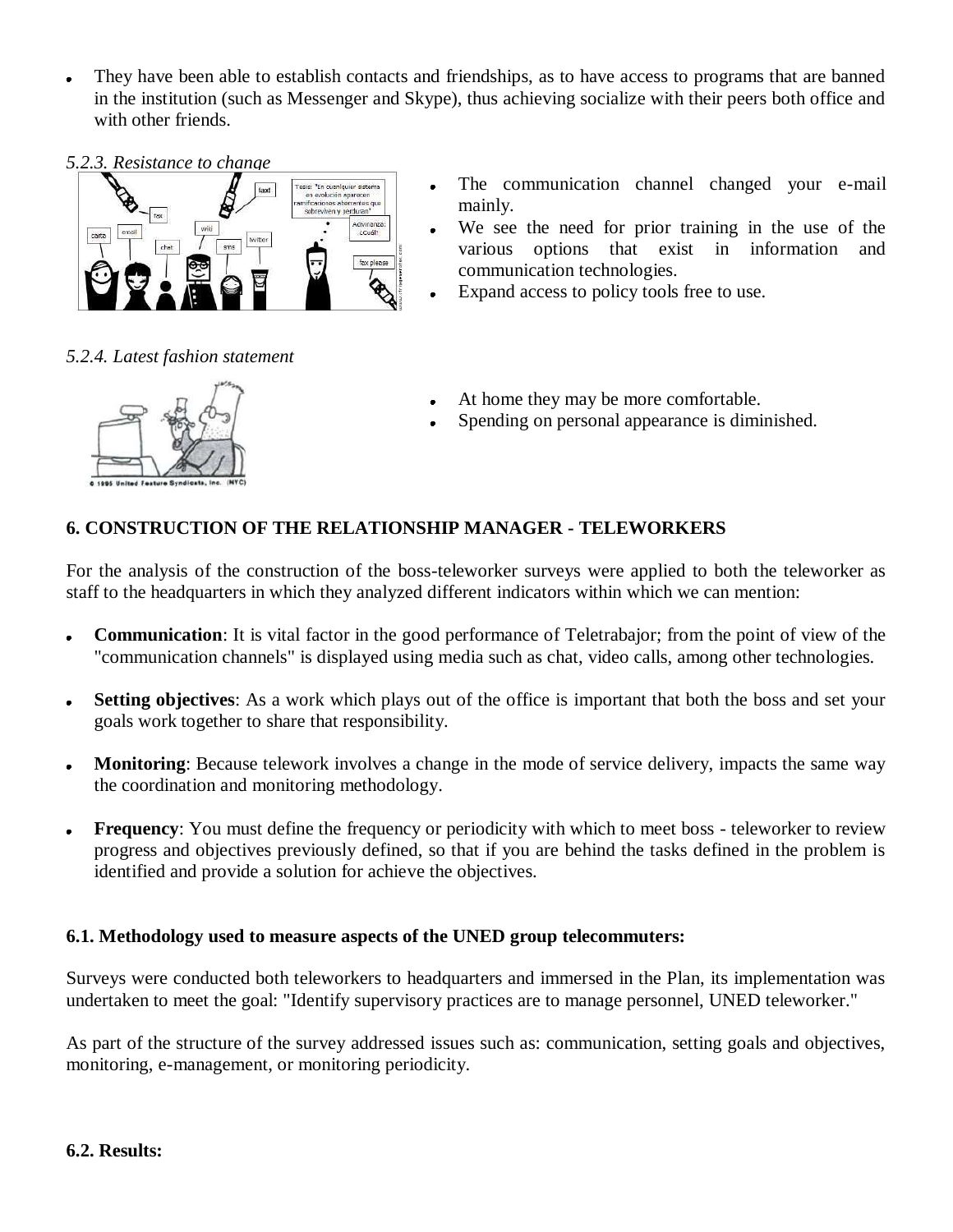## *6.2.1. Assessment prior to the implementation of the survey:*

- Communication: advances in technology have meant that the normal means of communication such as using the telephone, telegrams, among others, vary causing a shift in the relationship manager teleworker.
- Setting goals and objectives: efficiency in the development of tasks to perform, identifying key activities and definition of objectives, identify the purpose of work are among many suitable elements for strategic planning in a telework plan.
- Supervision: Technologically advanced, positive attitude towards teleworking, good communicator, flexible and little hierarchy, monitoring methods based on results, a good delegator, gives much autonomy, provides feedback, are some of the characteristics of leadership by taking personal teleworker.
- Frequency: the time it should be flexibility to establish a mutual agreement to perform tasks, they will be measured by results and not meet a work schedule.

## *6.2.2. Evaluation of results after application of the survey:*

With regard to establishing goals and objectives is important to note that the same as indicated by teleworkers are not performed together as planned by the establishment of goals and objectives in stages, which are outlined below:

#### **Stage I**

- Determine the overall purpose of the work area or department, for which they must identify:
	- Target key area or department.  $\bullet$
	- Features that develops.  $\bullet$
	- The steps to develop such functions properly.  $\bullet$

#### **Stage II**

- Identification of key activities and goal setting.
- Review all activities taking place daily, in order to establish an order of importance.
- Establish priorities and activities warrant.  $\bullet$
- Set priorities.
- Establish a limited number of objectives.
- Define precise objectives in order to define the expected results.
- Select the objectives, in terms of impact on results.

#### **Stage III**

- Identify the purpose of work, for which it is necessary:  $\bullet$  .
- Identify what the employee needs to effectively fulfill their responsibilities.  $\bullet$  .

#### **Stage IV**

• Prepare a list of possible goals and objectives that must reach the worker, for which the leadership should develop a draft and ask your worker comp also develop their own goals and objectives deemed important to develop, in which:

Be related to the objectives of the work area or department.